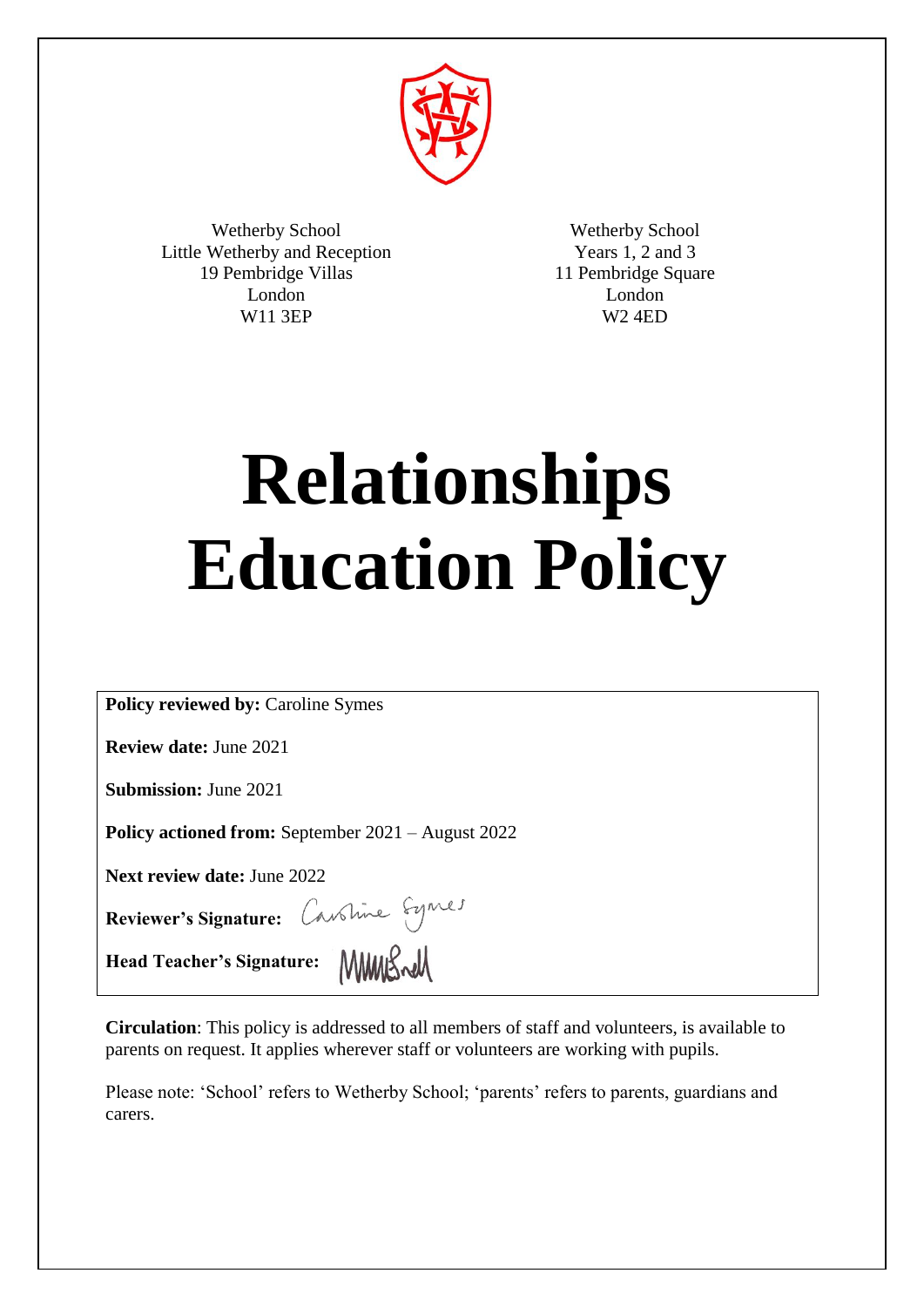

# **Wetherby School**

# **Relationships Education Policy**

This policy applies to all children in the school, including those in the EYFS.

# **Aims**

We recognise our responsibility to promote the spiritual, moral cultural, mental and physical development of our boys. We aim to prepare the boys for the opportunities, responsibilities and experiences of adolescence and adult life. We seek to provide a safe and stimulating environment in school, working with parents and the wider community, which will enable boys to learn about moral, physical and emotional development.

Under the Children and Social Work Act 2017, from September 2021, Wetherby School is required by law to teach Relationships Education as part of our PSHE curriculum. The teaching of RSE (Relationships and Sex Education) is mandatory in secondary schools but not in primary schools. As a pre-prep school we are not required and will not be teaching Sex Education at Wetherby School. In accordance with statutory requirements this policy will be available to all parents and published on the school's website. This policy has been written in accordance with the DfE Sex and Relationship Education Guidance that was issued in 2019.

# **What is Relationships Education?**

Relationships Education is lifelong learning about physical, moral and emotional development. It is about the understanding and appreciation of family life, marriage, stable and loving relationships, respect, love and care. Relationships Education starts at a very early age, and while much of it is learned from parents, it is also received from friends, books, magazines, television, internet, music, films and so on. Relationships Education in school provides a secure framework and environment in which pupils can learn using appropriate materials. It allows them to develop necessary personal skills and a positive attitude to physical and emotional health and well-being and moral development. A partnership between home and school and open dialogue between parent and child is ideal.

Naturally there are links with other school subjects including Science and Religious Education, areas of SMSC and other modules in our Learning for Life (PSHE) curriculum.

Our Relationships Education programme is firmly embedded in the school's personal, social, health, emotional education (PSHE) and will help boys learn to respect themselves and others and allow them to move through their childhood into adolescence equipped with the necessary skills and knowledge.

We recognize that the role of parents in the development of their son's understanding about relationships is vital. Parents have the most significant influence in enabling their sons to grow and mature and to form healthy relationships. We seek to work alongside parents in delivering this curriculum and welcome views from parents.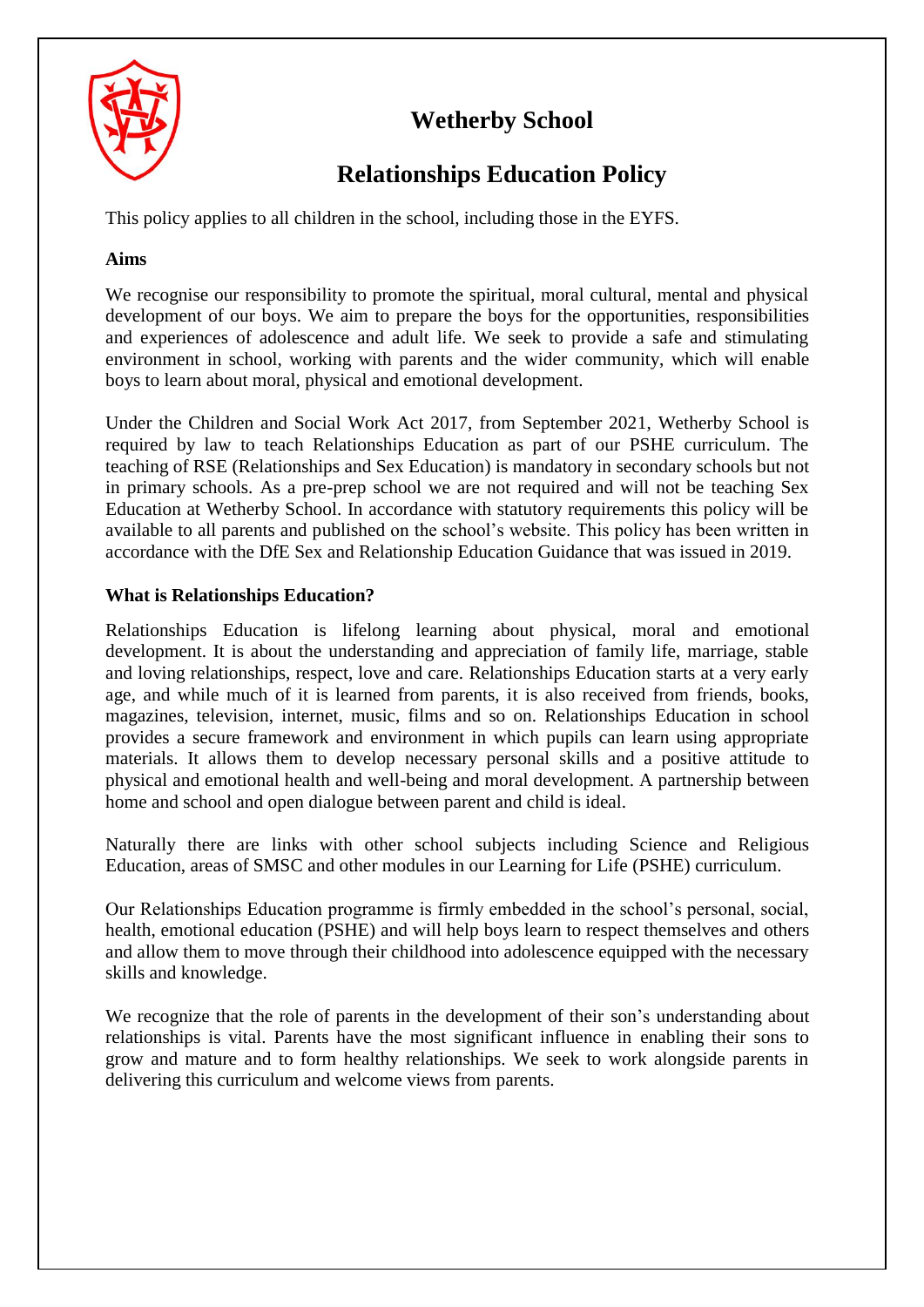## **Objectives**

- To provide the knowledge and information to which all boys are entitled
- To clarify / reinforce existing knowledge
- To raise the boys' self-esteem and confidence, especially in their relationships with others (including safety online)
- To help the boys understand their feelings and behaviour, so they can lead fulfilling and enjoyable lives
- To help the boys develop skills (language, decision making, choice, assertiveness) and make the most of their abilities
- To provide the confidence to be participating members of society and to value themselves and others
- To help gain access to information and support
- To develop skills for a healthier safer lifestyle (including mental health)
- To develop and use communication skills and assertiveness skills to cope with the influences of their peers and the media
- To respect and care for their bodies
- To support boys to develop a strong sense of self and skills to buffer unhelpful messages about body image
- To prepare boys for later childhood and adolescence

#### **Moral and values framework**

Boys should be taught about the nature and importance of marriage for family life and bringing up children. But the Government recognizes that there are strong and mutually supportive relationships outside marriage. Therefore boys should learn the significance of marriage and stable relationships as key building blocks of community and society. Care needs to be taken to ensure that there is no stigmatisation of children based on their home circumstances.

All staff who teach aspects of Relationships education in school, including visitors, are expected to be guided by the following values framework. Boys will be taught to:

- Value and respect themselves
- Value and respect others for who they are, not for what they have or what they can do
- Value and respect difference in people's religion, culture, sexual orientation, physical and mental ability and social background
- Value stable and loving relationships for the nurturing of children and as the basis of a society in which people care for one another

The personal beliefs and attitudes of teachers or other teaching staff will not influence the teaching of relationship education in this school. Teachers and all of those contributing to Relationships Education are expected to work within and agree values framework as described above.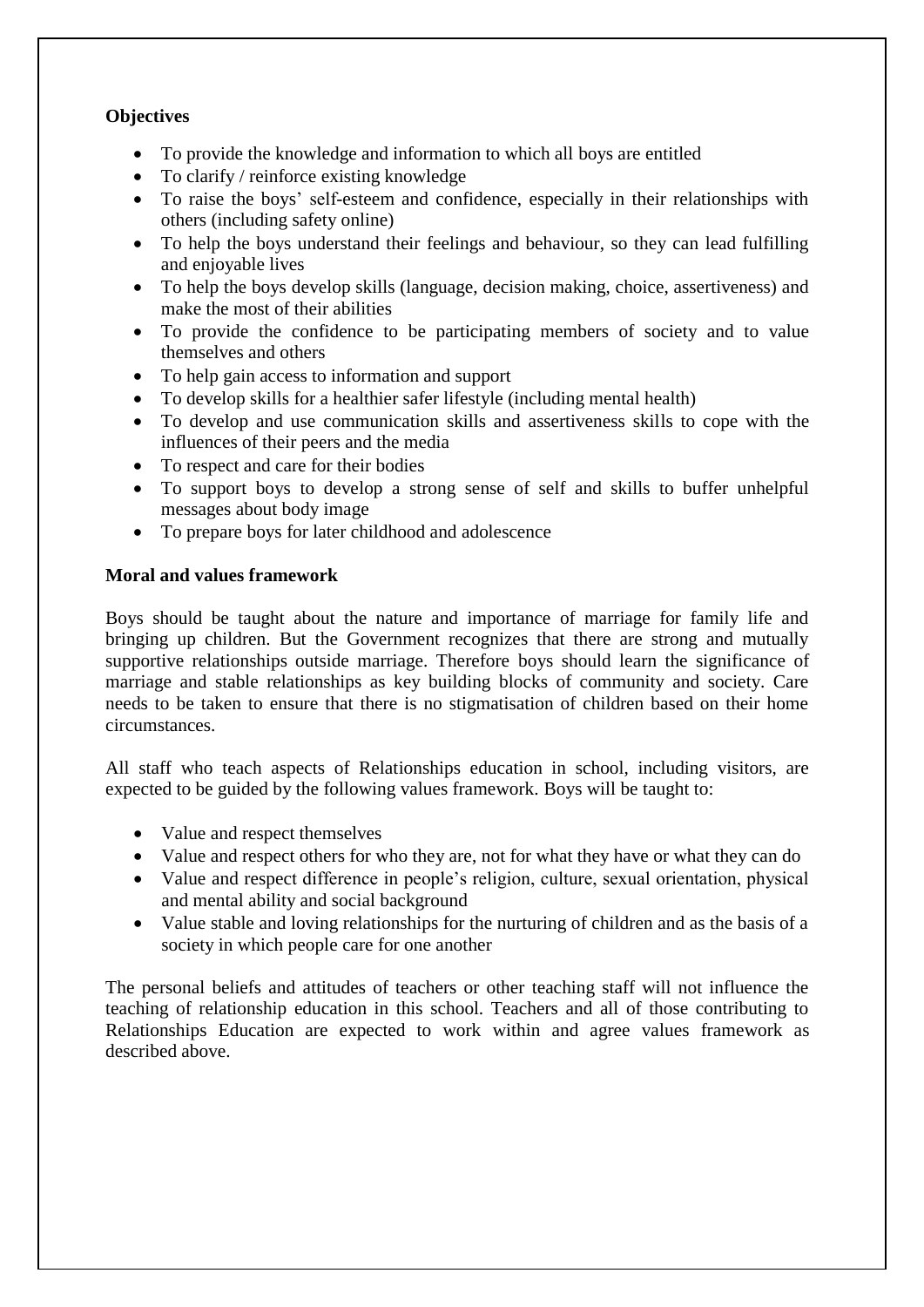#### **Curriculum**

The teacher with lead responsibility for Learning for Life (PSHE) is Abbie Salt, Assistant Head Wellbeing and Co-curricular. The teacher with overall responsibility for pastoral care is, Samuel Birch, Assistant Head Pastoral. The governor with responsibility for Relationships Education is Liz Francis, Alpha Plus Director of Education.

Relationships Education is taught from Reception to Year 3 by class teachers as a five or six week module within the PSHE programme. It is taught weekly for a 30 minute lesson. A range of teaching methods, which involve boy's full participation, are used to teach Relationships Education. These include use of small group work, media, discussion, drama and role-play. Resources include the Jigsaw PSHE programme: <https://www.jigsawpshe.com/#welcome-to-jigsaw-pshe> and NSPCC PANTS rule: <https://www.nspcc.org.uk/preventing-abuse/keeping-children-safe/underwear-rule/>

The teaching of Relationships Education is cumulative with children building on their knowledge and skills as they progress through the school. Visitors/external agencies which support the delivery of Relationships Education will be required to meet with the teacher in advance and the Assistant Head (Pastoral) and Learning for Life (PSHE) leader will be informed. All staff teaching Relationships Education will be supported by the Learning for Life leader (PSHE), the Assistant Head (Pastoral) and year group leaders through staff training, planning meetings and individual support.

#### **Learning Outcomes for Relationships Education within the school**

By the end of Reception, boys will:

- Be able to identify different members of the family
- Understand how members of a family can help each other
- Be able to identify their friends
- Begin to talk about good and not so good feelings
- Begin to learn how to manage their feelings
- Understand that their behaviour affects other people
- Understand that we develop positive relationships by being kind and showing respect to other people

By the end of Year 1, boys will:

- Be able to talk about good and not so good feelings
- Learn about making and keeping friends, including grown ups
- Begin to develop a vocabulary around feelings
- Describe simple strategies for managing feelings
- Learn ways of responding to loss and change
- Learn the importance of respecting each other's privacy
- Learn the importance of special memories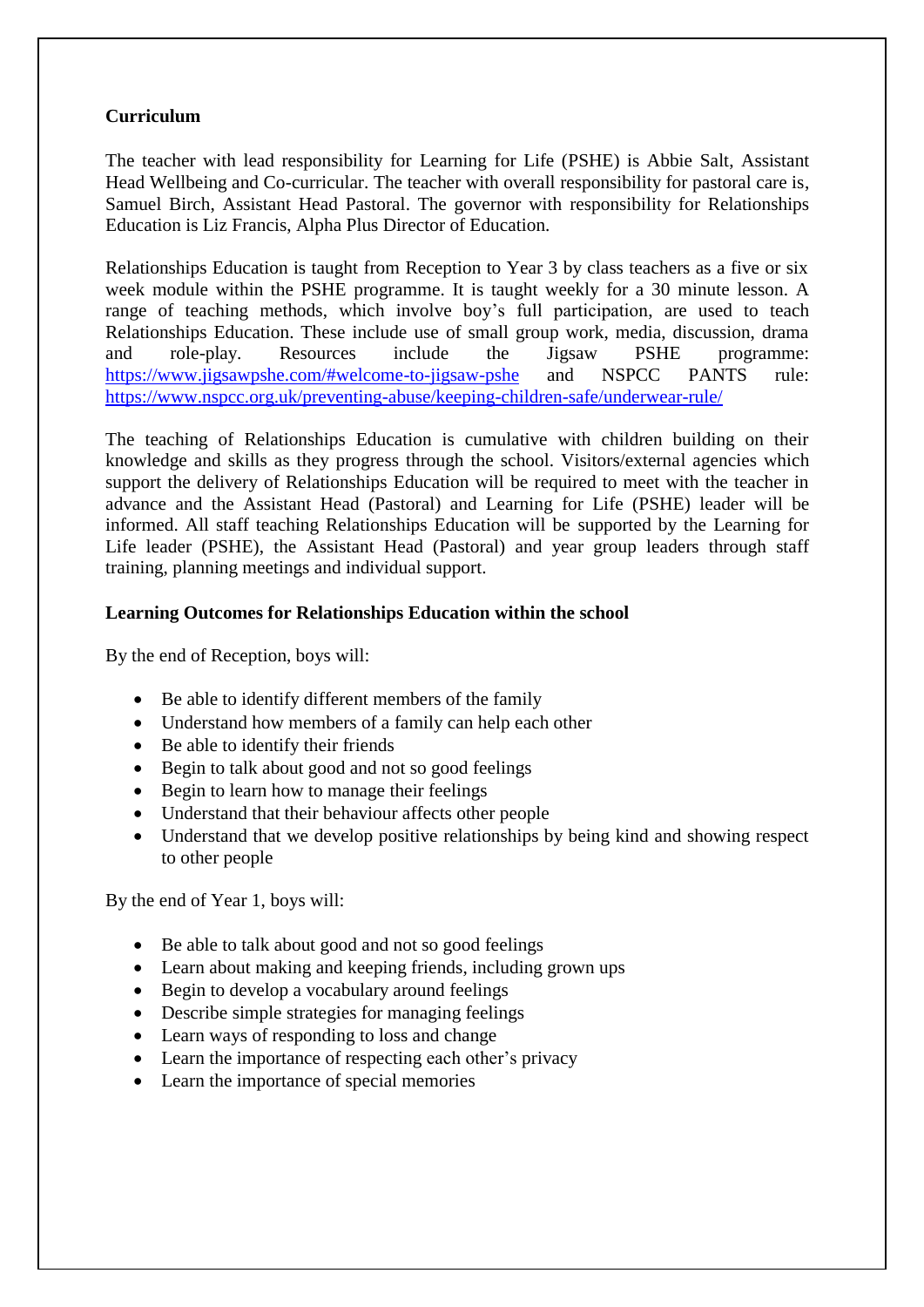By the end of Year 2, boys will:

- Know there are different types of families
- Learn about family networks and identify their special people
- Know which people we can ask for help
- Understand that some people have fixed ideas about what boys and girls can do and learn to challenge these stereotypes
- Learn about teasing and bullying, that these are wrong and unacceptable, and how to resist them and seek help
- Learn to set themselves goals
- Learn to recognize and celebrate their strengths
- Be able to identify their 'go to' people
- Learn what to do about the things they should not keep private
- Learn about truth and lies and more about diversity
- Be able to show what constitutes a good friend
- Recognise what is fair/unfair, kind/unkind, what is right and wrong

By the end of Year 3, boys will:

- Learn about behaving responsibly
- Learn the importance of respecting others' privacy
- Understand the meaning of personal space and that people may require personal space
- Understand that all families are different and have different family members
- Learn what constitutes a positive healthy relationship
- Develop the skills to form and maintain positive and healthy relationships
- Learn that the same principles apply to online relationships as to face-to-face relationships
- Identify who to go to for help and support
- Learn how to identify peer pressure and how to manage their choices

Through work in Science boys learn about life cycles of some animals, understand the idea of growing from young to old and learn that all living things reproduce. They learn about the importance of personal hygiene to maintain good health.

In Religious Education and weekly storytelling boys reflect on family relationships, different family groups and friendship. They learn about rituals and traditions associated with birth, marriage and death and talk about the emotions involved.

The boys begin to co-operate with others in work and play and begin to recognize the range of human emotions and ways to deal with them. They also learn about personal safety.

#### **Teaching methodology**

- Ground rules help to create a safe environment for both the teacher and the boys. They should be established with each class before Relationships Education lessons commence.
- Distancing techniques including role play, case studies with invented characters, appropriate videos, etc. can help boys to discuss issues in a depersonalised, safe environment.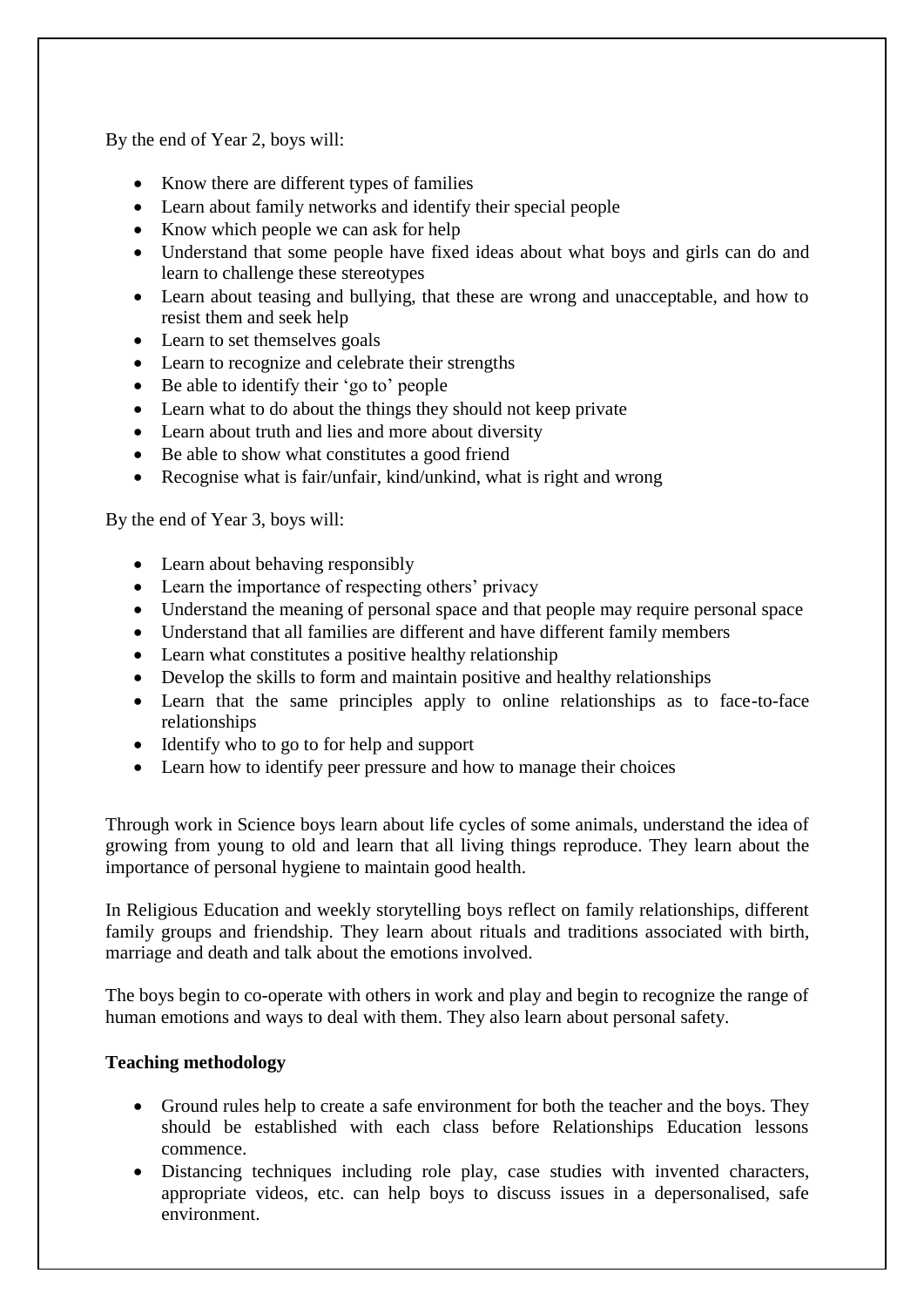## **Reflection**

Reflecting is crucial for learning as it encourage boys to consolidate what they have learned to form new understanding, skills and attitudes. We can provide an opportunity for reflection in the Relationships Education programme and help the boys reflect on their learning by asking questions such as:

- What was it like doing this discussion today?
- What did you learn from the others, especially those who had a different experience or belief from your own?
- What do you think you will be able to do as result of this discussion?
- What else do you think you need to think or learn about?

#### **Assessment**

Assessment in Relationships Education will take the approach that learning is through discussion and interaction rather than through worksheets. Teachers will make formative judgements about the boys' learning and record relevant outcomes in a class book. Boys will be encouraged to reflect on their own learning and progress and this may be evidenced in a variety of appropriate ways depending on the lesson plan.

#### **Monitoring, reporting and evaluation**

Teachers will critically reflect and report on their work in delivering Relationships Education through weekly planning meetings and by reporting to the Learning for Life (PSHE) Leader.

Teaching will be monitored through lesson observation, the class book, learning walks, pupil voice.

Termly teacher evaluations and subject leader evaluations feed into future planning.

Pupil voice will be influential in adapting and amending planned learning activities as we embark on the first year.

#### **Terminology**

Ofsted guidance recommends that it is important for children to learn the language associated with body parts so that children are able to talk to health professionals. Therefore, teachers will use the anatomically correct language for body parts, while acknowledging common terms used by some people.

#### **Special Educational Needs and disabilities (SEND)**

At Wetherby, teaching and resources will be differentiated as appropriate to address the needs of boys with Special Educational Needs in order for them to have full access to the content of Relationships Education.

Differentiation for boys with SEND should be planned for in terms of:

- Learning Objectives
- Activities
- Teaching methods
- Resources